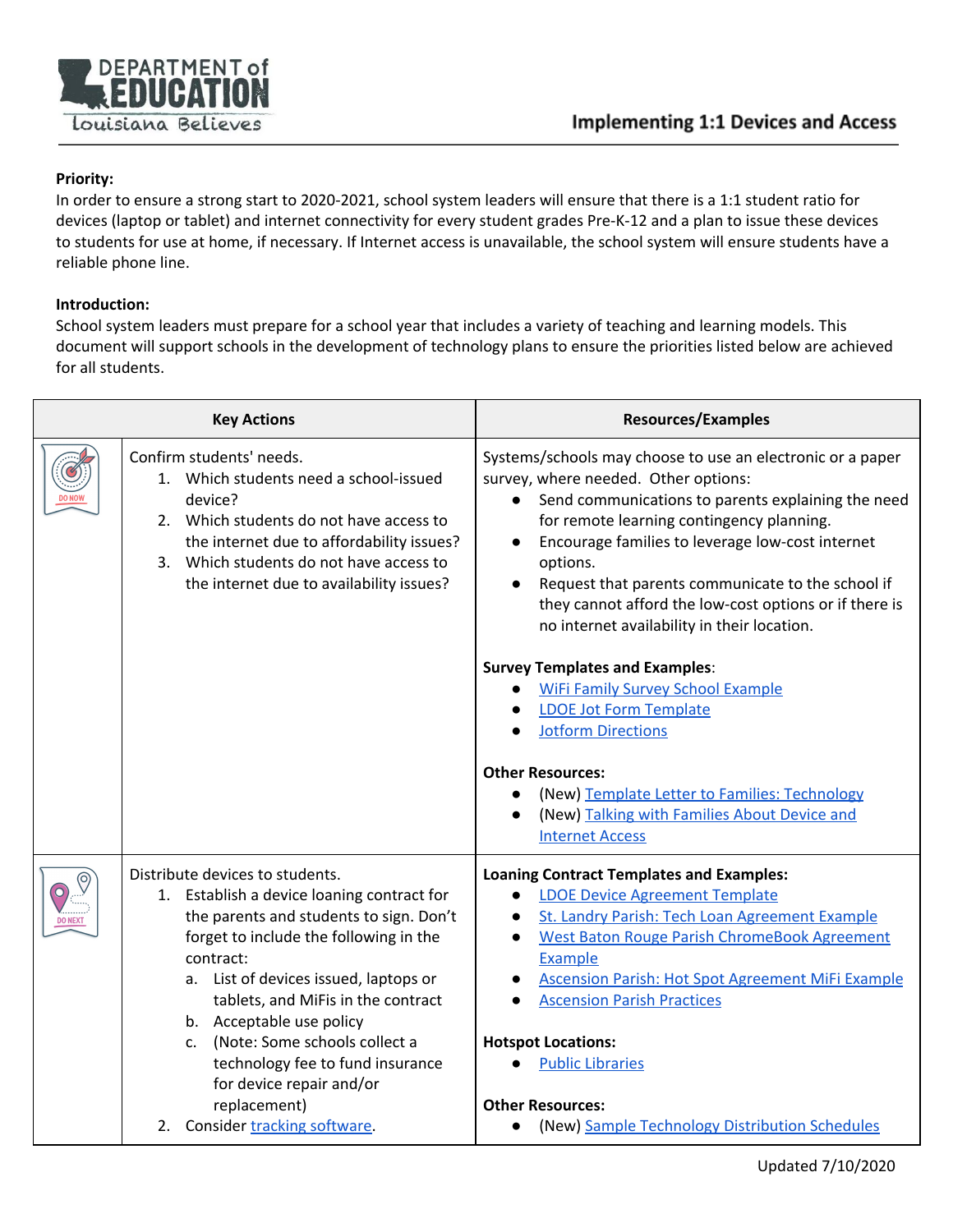



| 3.<br>Provide basic information such as<br>username, password, support hotline,<br>training opportunities, and common<br>FAQs. (Use technology support<br>document referenced in step 3)<br>a. Provide a list of nearby locations<br>that have been set up as "hotspots"<br>such as local libraries' parking lots,<br>the school parking lot, or other<br>places where students can access<br>WiFi long enough to download any<br>necessary resources.<br>Develop and communicate a<br>b.<br>schedule for families to pick up their<br>devices. Coordinate the distribution<br>of materials across campus to<br>ensure social-distancing protocols.                                                                                                                                                                                                                                                                                                                        |                                                                                                                                                                                                                                                                                                                    |
|----------------------------------------------------------------------------------------------------------------------------------------------------------------------------------------------------------------------------------------------------------------------------------------------------------------------------------------------------------------------------------------------------------------------------------------------------------------------------------------------------------------------------------------------------------------------------------------------------------------------------------------------------------------------------------------------------------------------------------------------------------------------------------------------------------------------------------------------------------------------------------------------------------------------------------------------------------------------------|--------------------------------------------------------------------------------------------------------------------------------------------------------------------------------------------------------------------------------------------------------------------------------------------------------------------|
| Establish training plans for teachers, parents,<br>and students.<br>1. Make sure technology tools are<br>consistent within the school and across<br>grade levels.<br>Develop individualized Technology<br>2.<br>Support Document to serve as a first<br>line of defense. The information on this<br>document can be provided to families in<br>multiple formats, a section on the<br>school website, a slide deck, a video.<br>The link or resource itself should be part<br>of the device distribution packet. This<br>document should answer common<br>questions and provide self-serve<br>technology assistance.<br>Develop online training for<br>3.<br>school-specific technology training<br>needs. Leverage your technology staff,<br>teachers, or "techie" teachers to<br>provide this training. Be sure to use the<br>questions that have been received to<br>help guide the training content.<br>Consider external technical support for<br>4.<br>device issues. | <b>Technology Support:</b><br>(New) Sample Technology Support Document<br>(New) Technology Resource Links<br><b>Other Resources:</b><br>(New) Sample Technology Training Schedules for<br>$\bullet$<br><b>Teachers</b><br>(New) Sample Technology Training Options for<br>$\bullet$<br><b>Students and Parents</b> |
| Ensure privacy and security for distance<br>learning.                                                                                                                                                                                                                                                                                                                                                                                                                                                                                                                                                                                                                                                                                                                                                                                                                                                                                                                      | <b>Resource:</b><br>(New) Privacy and Security for Distance Learning<br>$\bullet$                                                                                                                                                                                                                                  |